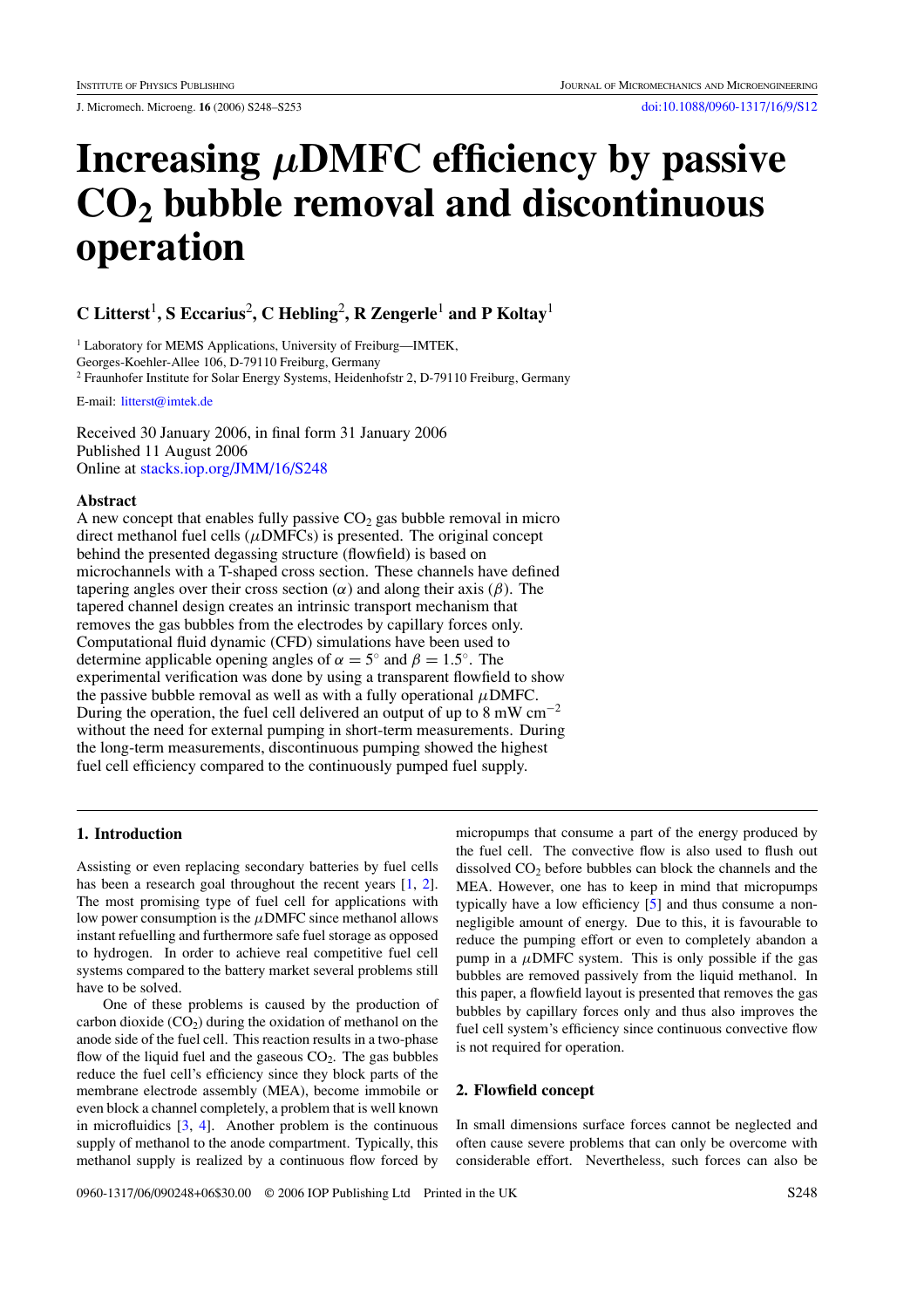<span id="page-1-0"></span>

**Figure 1.** (*a*) and (*b*) Two-dimensional draft of gas bubble movement in a tapered channel, driven by different capillary pressures. (*c*) Equilibrium state with no bubble movement.



**Figure 2.** (*a*) Sketch of the original T-shaped channel design [\[4\]](#page-5-0). (*b*) Photographs of the three possible gas bubble positions in a liquid (dark grey) filled T-shaped channel [\[6\]](#page-5-0).

of advantage in certain applications. Special microchannel designs, for example, have been reported to increase the mobility of gas bubbles trapped in liquid-filled channels [\[4](#page-5-0), [6](#page-5-0)]. The channel geometry and the capillary forces can be used to shape bubbles and increase their mobility. A further improvement of the microchannel design presented in  $[4, 6]$  $[4, 6]$  $[4, 6]$  allows passive CO<sub>2</sub> gas bubble removal from the anode flowfield of a  $\mu$ DMFC as described in the following.

#### *2.1. Working principle*

In brief the working principle of the flowfield layout is based on the non-uniform capillary pressure  $(P_{cap} = \sigma (R_x^{-1} + R_y^{-1}))$ exerted by a tapered channel. The considered situation is sketched in figure 1. The two distant ends of an elongated gas bubble exhibit different curvatures *R* and thus experience different capillary pressures *P*. The pressure difference forces the bubble to move towards the wider channel part until both capillary pressures are in equilibrium as sketched in figure 1(*c*). In this case, the bubble takes on a spherical shape and the movement stops. In the fuel cell application, the bubble might even increase in size during its movement along the channel. This might happen, if one wall is formed by the MEA and other bubbles growing there are wiped off and merged with the passing bubble.

#### *2.2. General layout*

A prerequisite for a sufficiently fast bubble movement is a channel design, allowing liquid to bypass the gas bubble. A design that provides such a bypass is a channel with a T-shaped cross section as shown in figure  $2(a)$ . This channel design has already been presented in [\[4](#page-5-0)] together with an analytical model describing the rise of a gas bubble in this specific geometry.



**Figure 3.** (*a*) Sketch of the channel dimensions of the test samples in millimetres (not to scale). (*b*) Draft of one side of the flowfield indicating the supply and the outlet channel as well as the T-shaped parallel channels with their tapering angles *α* and *β*.

Based on this work and the study of geometric variations of the T-shaped cross section, Litterst *et al* presented a model to determine the bubble position in channels with this cross-sectional layout [\[6\]](#page-5-0). Depending on the geometry parameters  $(W, w, D, d)$  shown in figure  $2(a)$ , any one of the three stable bubble positions referred to as 'horizontal', 'blocking' and 'vertical' can be adopted as shown in figure 2(*b*).

Since the T-shaped cross section itself does only influence the bubble position inside the channel but does not provide the necessary capillary forces to move the gas bubble passively, tapered channel walls have been added to the basic T-shaped channel layout as shown in figure  $3(a)$ . However, the channel dimensions have been chosen to guarantee a vertical bubble position by assuming the worst case at the shallowest part of the central channel. To form a flowfield for the fuel cell, the T-shaped tapered channels are arranged as two parallel rows connected to a central supply channel. The other side of the channel is connected to an outlet channel placed on the outer side of the flowfield. In each of the two rows, 18 T-shaped channels are placed with a spacing of 0.3 mm between each other as indicated in figure 3(*b*). The T-shaped channels are tapered in two dimensions: first symmetrically by a tapering angle  $\alpha = 5^\circ$  across their profile and by an angle  $\beta = 1.5^\circ$  along their longitudinal section opening towards the outlet channel.

As shown in figure 3(*b*), the catalyst-coated membrane or a gas diffusion layer (e.g. carbon paper or a metal mesh) forms the bottom side of the parallel channels while the remaining channel walls are formed by the substrate. Since the MEA covers the whole bottom of the T-channels, the largest possible area is used for fuel cell operation. The bubbles can grow on that surface and as soon as a bubble comes into contact with the upper wall, capillary action starts to move it towards the larger cross section of the channel. Due to the ongoing reaction, the bubble size still increases and thus the bubble is forced to deform its spherical shape into a stretched oval shape as already sketched in figure 1. The pressure gradient, evoked by the unbalanced capillary forces, yields a bubble movement towards the central part of the T-shaped channel. This motion continues towards the central channel as already described above for tapered channels. Once the central part is reached, the bubble takes on a shape that only fills the central part due to the T-shaped design. This behaviour has basically been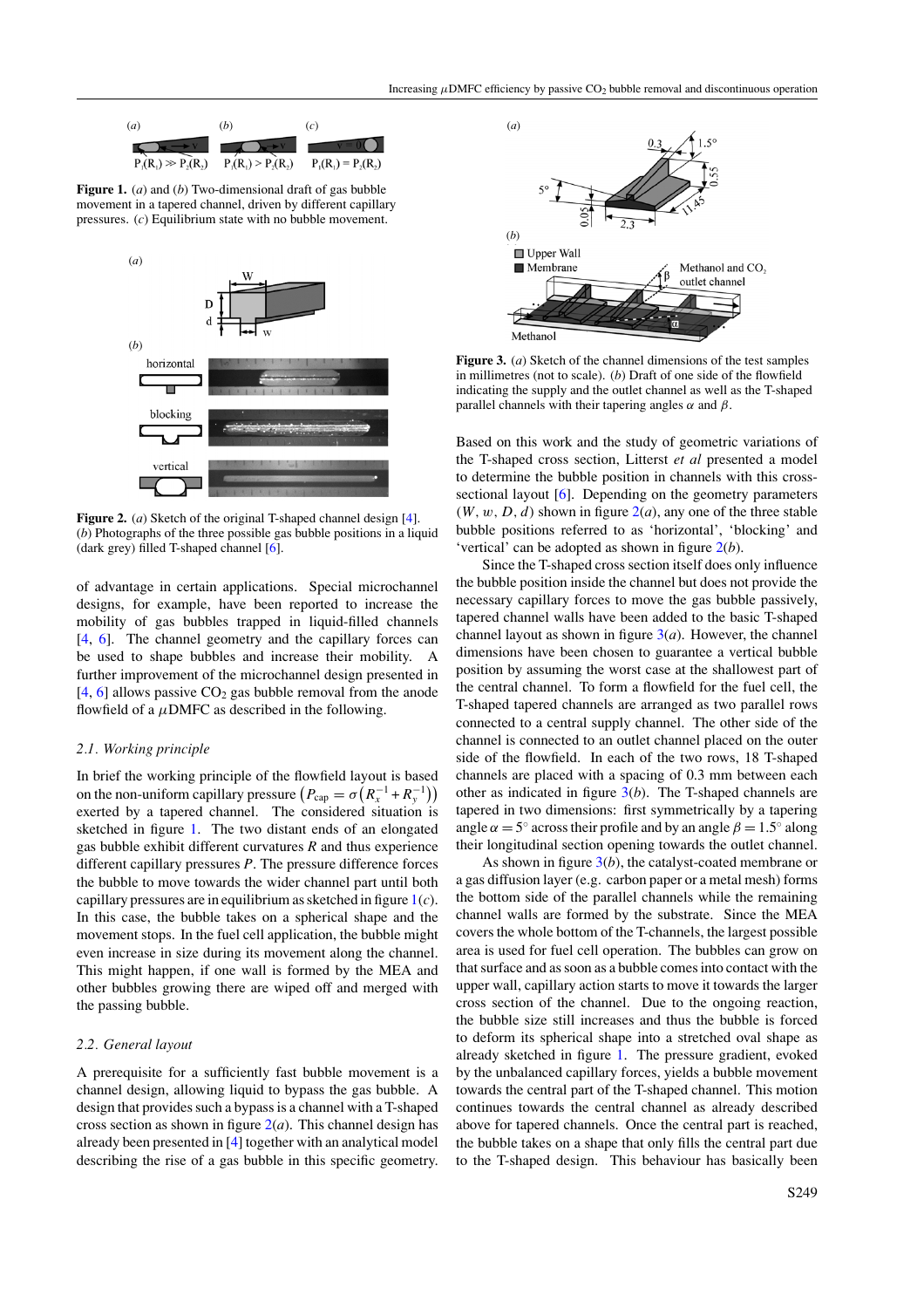

**Figure 4.** Simulation model and the applied boundary conditions as well as the expected direction of bubble movement.

avowed by the authors in [\[6\]](#page-5-0). Once the bubble is inside the middle channel the tapering again makes the bubble move to the final outlet.

## **3. Simulation**

Prior to the manufacture of test samples the basic working principle has been proved by CFD simulations with the use of the software package CFD-ACE+ (ESI CFD, Inc., Huntsville, AL) version 2004.0.25. After some preliminary tests with one defined bubble in a tapered channel and its movement therein, the target of the simulations switched towards modelling an ensemble of bubbles in the flowfield. To reduce the simulation time as much as possible only a small representative part of one of the tapered channels has been modelled. The model has a length of 600  $\mu$ m compared to 11.45 mm of the whole tapered channel and furthermore it is simplified by using a symmetry boundary condition in the centre of the cross section (cf figure 4). The ends of the channel are modelled as outlet while the remaining boundaries are treated as walls from the substrate or MEA, both with a contact angle of  $\theta = 0^\circ$ . The surface that represents the MEA is divided into three parts, where the outer parts have a fixed wall boundary condition and the central part consists of an addressable array of  $20 \times 50$  quadratic surfaces that also have a predefined wall boundary condition. The two outer parts of the MEA have been implemented to avoid unphysical effects due to gas bubbles coming into contact with one of the outlets. Such a contact causes the bubble to be sucked through the boundary condition. Due to the high number of surfaces, the total number of cells yields 150 000 with a minimum cell size of 70.1  $\mu$ m<sup>3</sup>. Thereby the largest aspect ratio was 1.8. In all dimensions the grid points had been almost evenly distributed with 101 grid points along the channel, 121 over the channel width and 24 over the channel depth.

Since in the experiments the  $CO<sub>2</sub>$  bubbles can develop randomly all over the MEA surface, a method has been developed to mimic this behaviour of bubble development in the simulation. For this reason, the addressable array has been introduced. Prior to each simulation run with a duration of 0.5 ms a script is applied to the model that automatically sets the boundary conditions in the addressable array. Within the script a routine randomly selects 10 of the 1000 surfaces of the array and changes the boundary condition to a gas inlet with a defined mass flow rate. The mass flow rate of  $CO<sub>2</sub>$ through each inlet is based on the estimation that a typical current density of 100 mA cm<sup>-2</sup> generates 0.26 ml min<sup>-1</sup> cm<sup>-2</sup> of  $CO<sub>2</sub>$ . After 0.5 ms, the simulation stops and the script



**Figure 5.** Example sequence of the switching inlet boundary conditions in the addressable array of the MEA. In each simulation five surfaces are set as inlet and switched back to wall when the run is finished.



**Figure 6.** Simulation sequence with distributed bubble sources and bubble removal due to capillary forces.

changes the inlets back to a wall boundary. Then, ten new surfaces are selected and changed into an inlet boundary. The initial condition for the new simulation run is set to be the last result of the previous simulation sequence. This procedure is repeated several times as sketched in figure 5 with a lower number of addressable surfaces.

The results of the simulation exhibit the anticipated bubble behaviour as displayed in figure 6 where the gas is indicated in dark grey. The bubbles grow randomly in the channel and once they touch the upper wall they start to move towards the central part of the channel wiping off other bubbles on their way. Once the bubble in the central part has grown to a sufficient size, it starts to move towards the outlet of the simulation model. Thus, the simulation proves that the degassing mechanism works independently of the position where the gas is created.

### **4. Sample fabrication**

In the preparation of the experimental part, a negative of the flowfield design with the dimensions given in figure  $3(a)$  $3(a)$  has been milled into a brass plate to form a hot embossing tool. The embossing tool is placed into a frame to prevent polymer spilling out sideways during the embossing process. Two different polymers have been chosen as substrates for the test samples: PMMA and a conductive graphite-filled polymer (SGL PPG86). The two polymers have been chosen to serve for two kinds of experiments: the transparent PMMA for experiments where the bubble development and movement is observed by a camera and the opaque, conductive graphitefilled polymer to assemble a fully functional *µ*DMFC. After the hot embossing process, the mounting holes and the fluidic interconnections were drilled in a second step to complete the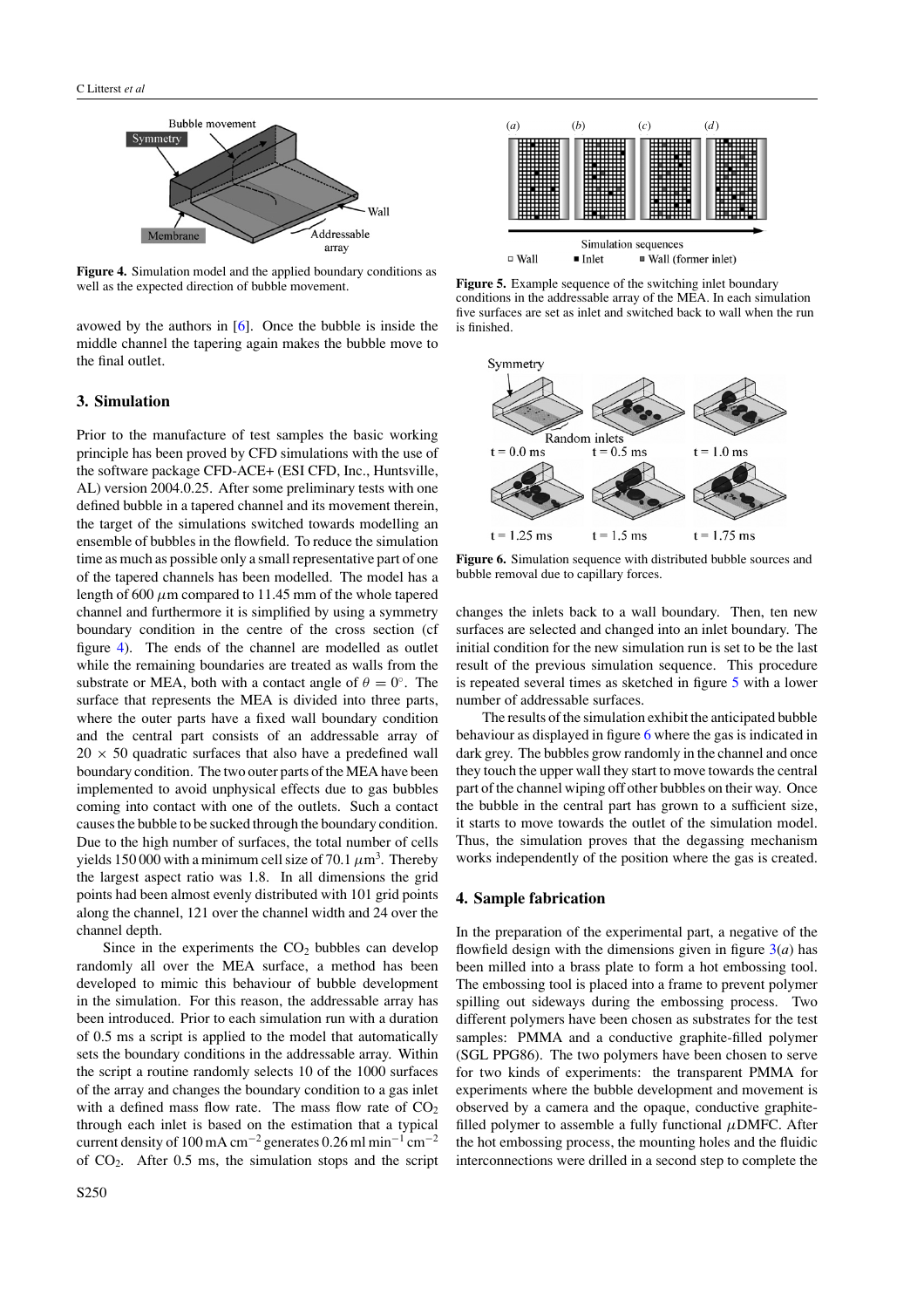

**Figure 7.** Photograph of one of the transparent test samples illustrating the fuel supply and the outlet channels at the edges of the microstructured array of channels.



**Figure 8.** Assembly of the test cell for visual studies of the bubble behaviour inside the flowfield.

sample as shown in figure 7. The samples are supplied with fuel through a channel placed in the middle.  $CO<sub>2</sub>$  is removed through the outlet channels on the outer sides of the flowfield.

### **5. Experimental verification**

The new flowfield layout has been tested in two different experiments. Visual studies of the bubble behaviour inside the flowfield have been performed with the transparent samples. In a second set of experiments, the graphite-filled polymer samples have been used to build a functional  $\mu$ DMFC.

#### *5.1. Transparent test cell*

For studying the bubble behaviour the configuration shown in figure 8 has been assembled. The setup consists of a lower mounting frame, two sheets of metal mesh interspersed with the MEA, the PMMA sample and finally an upper mounting frame. In this frame, a notch has been milled to allow direct view on the PMMA sample. To avoid methanol leakage, the stack was sealed with silicone and then tightly screwed together.

For the experiment, the metal meshes were electrically connected and the system was primed with a 2 M methanol solution that has been dyed with red ink to achieve higher contrast. By applying a current of 500 mA at a voltage of about 0.2 V between the metal meshes the creation of gas bubbles has been forced. A fuel cartridge was connected to the supply channel during the experiments to allow passive refuelling of the flowfield. The  $CO<sub>2</sub>$  bubbles could be released through the outlet channel located at the left margin of the photos in figure 9 that show a detail of the flowfield. During the experiment, a video camera has been used to observe the bubble behaviour. In contrast to the simulation, the bubbles first had to pass the metal mesh before they moved towards the



**Figure 9.** Picture sequence of the developing gas bubbles and their movement inside one test sample with a 2 M methanol solution. For better visualization, the spaces between each particular microchannel (ribs) are marked as black bars, while the edges of the central part of the channel and the bubbles are marked in white.



**Figure 10.** (*a*) Draft of the fuel cell assembly (not to scale). (*b*) Photograph of the assembled fuel cell.

central part of the microstructured channel. Since the mesh used is rather coarse, some bubbles are trapped inside the mesh until they get wiped off by another bubble or have grown to a sufficient size to detach. As predicted by the simulation the bubbles first move towards the central channel part and once there grow further until they start to move again. This time their movement is directed towards the outlet channel as anticipated.

#### *5.2. Fuel cell assembly*

For the second set of experiments with the new flowfield layout a planar fuel cell has been assembled as depicted in figure 10. The assembly differs in comparison to the cell used for the bubble behaviour experiments although the same flowfield design has been used. In this assembly, the cathode was made of ordinary printed circuit board (PCB). The PCB is a laminate of glass fibre and epoxide sandwiched between two copper layers of 35 *µ*m thickness. In the cathode material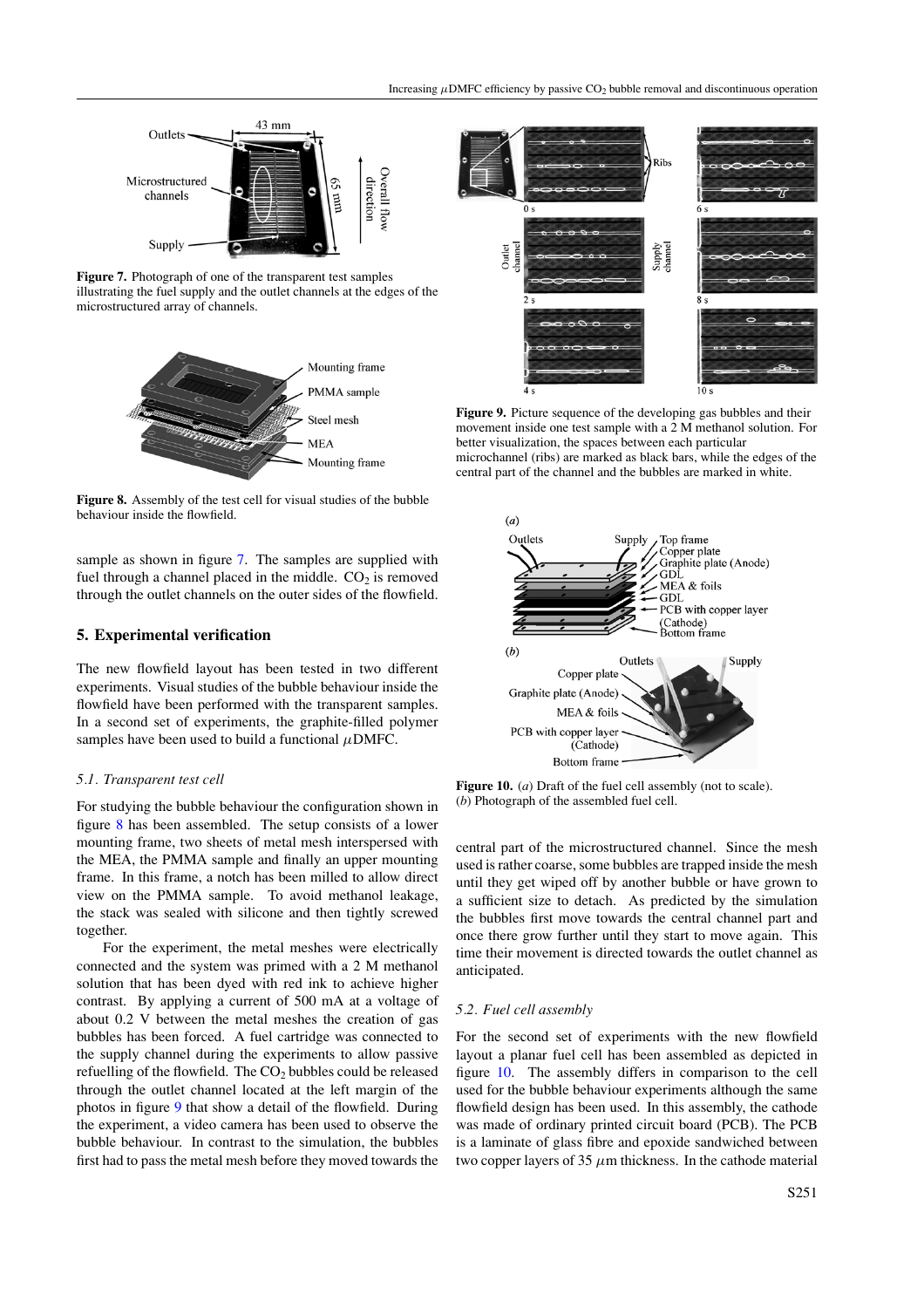

**Figure 11.** Short-time measurements with a 4 M methanol solution at two pumped flow rates and a passive system setup.

parallel rectangular openings of  $3 \text{ mm} \times 21 \text{ mm}$  with a spacing of 1 mm have been milled to form the cathode flowfield. Thus, the electrochemical active area of the fuel cell is 21 mm  $\times$ 43 mm. The copper layer of the PCB was used as current collector and electrical contact to the outside of the fuel cell. A hot embossed and drilled graphite plate of SGL PPG86 with the flowfield structure described above has been used as the fuel cell's anode. For the electrical contact, a copper plate has been placed on the top of the graphite plate. Nafion 117 was used as the MEA with a PtRu*/*Pt catalyst loading of 3.5 mg cm<sup>-2</sup> and an ionomer thickness of 180  $\mu$ m. To avoid short circuits between the electrodes, the MEA was sandwiched between two 100  $\mu$ m thick polymer foils. Instead of the metal mesh used for the transparent cell Toray carbon paper with a thickness of 350  $\mu$ m was applied as the diffusion layer between the plates and the MEA. The whole assembly was pressed together by six M3 screws with a torque of 0.5 Nm each. To ensure a sufficient contact pressure between the plates, an adhesive was applied onto the edges and pressed together while curing. Furthermore, the adhesive was used to prevent leakage.

## *5.3. Short-time testing*

Since the considered flowfield layout was designed for totally passive as well as for active, pump-assisted operation, it allows a direct comparison of the experimental results in active and passive modes. Experiments with three different flow rates have been accomplished by using a 4 M methanol solution. The flow rate of  $0 \text{ ml min}^{-1}$  is referred to as passive, since the fuel cell is only primed and run without externally forced convective flow. The flow of 0.5 ml min<sup>-1</sup> respectively 2.5 ml min<sup>-1</sup> was forced by an external pump. The results of this experiment as depicted in figure  $11$  show that the efficiency of the fuel cell increases with decreasing flow rate.

One reason for the increasing power density is the reduced methanol concentration at lower flow rates. This yields a lower methanol crossover through the membrane from the anode to the cathode side and thus a better system performance. If the pump is switched off completely an additional effect appears. The crossover is also reduced due to the lower hydraulic pressure that scales with the pump rate. This leads to an increase of the fuel cell's efficiency. Furthermore, there are two effects that depend on the temperature inside the fuel cell



**Figure 12.** Long-time measurements with a 4 M methanol solution at 0.25 V. Continuously pumped (0.225 ml min−<sup>1</sup> ), pumping at intervals (∼23 min pause, 15 s pumping) and passive with refuelling by hydrostatic pressure after ∼25 min.

and the number of gas bubbles in the flowfield. Without any convective flow the temperature inside the fuel cell increases in contrast to a continuously flushed fuel cell where the flow also permanently cools the cell. The increased temperature leads to better kinetics in the cell. The second effect is connected to the phase change of methanol. As the fuel is not flushed through the flowfield together with the gas bubbles more methanol enters the vapour phase. It is well known that this leads to better kinetics on the anode and a lower crossover through the membrane [\[7](#page-5-0)]. Due to these reasons, it is advantageous to operate the fuel cell only with a low flow rate or even no forced flow at all.

However, operating a fuel cell without any flow would yield a power breakdown if the whole electrochemical active surface had been blocked by  $CO<sub>2</sub>$  bubbles or after all methanol had been oxidized (starving of the fuel cell). Concerning the  $CO<sub>2</sub>$  bubbles, a passive structure as described above aids the bubble removal and thus might ensure sufficient electrochemical active surface for the methanol reaction. To overcome the problem of methanol depletion, a possible solution is to pump fuel into the system at certain intervals to exchange the reaction volume and to increase the methanol concentration again. Regarding the efficiency of the fuel cell system the benefit is twofold. The fuel cell efficiency itself is higher compared to a continuously pumped system and there is no continuous energy demand for the pump as it is deactivated most of the time.

#### *5.4. Long-time measurements*

To validate the assumption of an increased efficiency by pumping at intervals long-time measurements with a 4 M methanol solution at 0.25 V have been performed. Again, three configurations have been chosen for the experiments: pumping continuously (0.225 ml min−<sup>1</sup> ), pumping at intervals and an open cartridge without any pump. In the case of the continuously pumped fuel cell operation, a stable current of about 14.5 mA cm−<sup>2</sup> was reached as shown in figure 12. As expected, the results for the two other configurations did not show a stable current level during the extended operation. First, the current density increases for both configurations until the depletion of methanol leads to a reduction of the current density. In the configuration refuelled by pumping at intervals the fuel cell was operated for approximately 23 min and then new fuel was pumped into the system for 15 s. During the